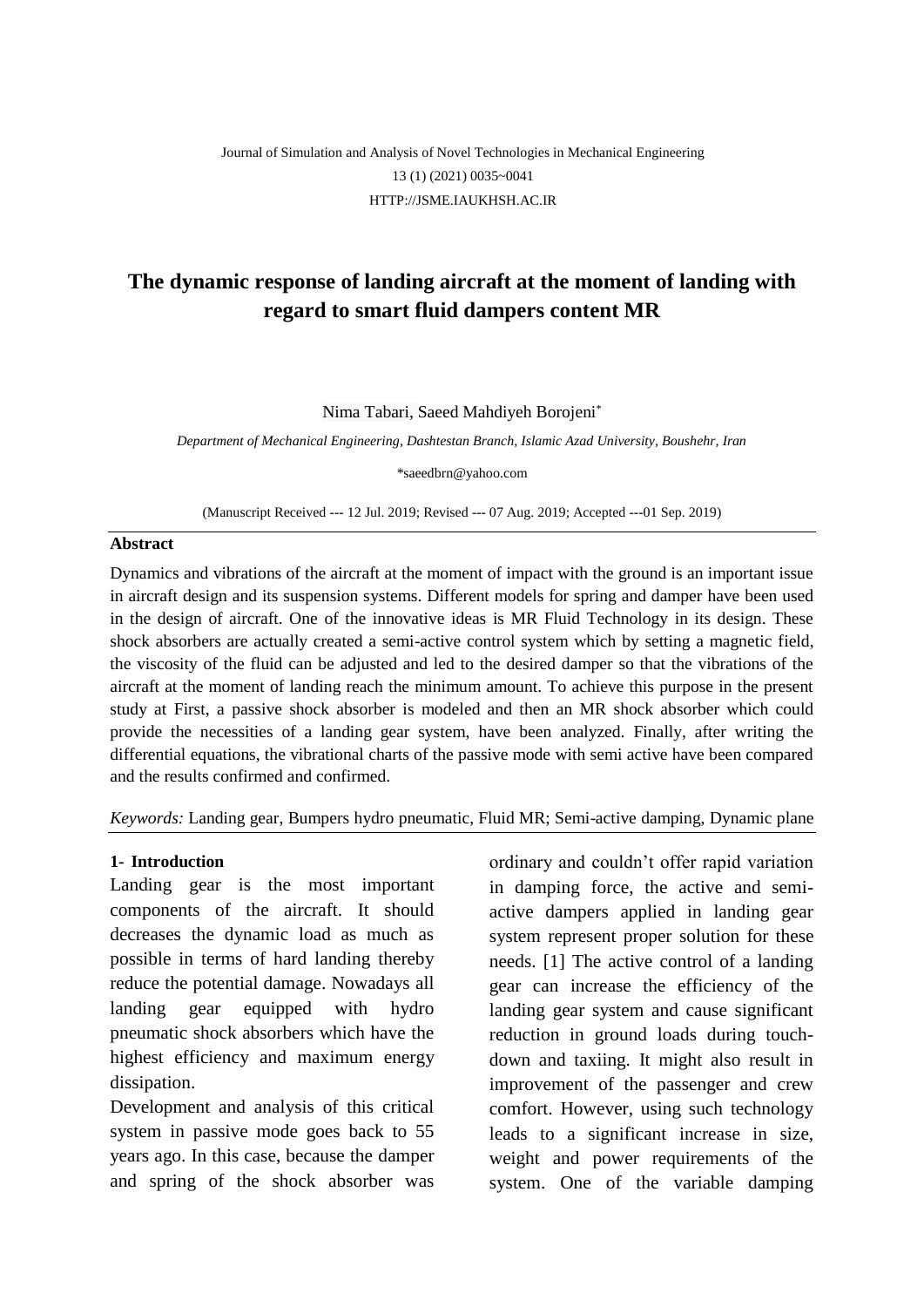concepts which was developed to overcome these limitations was to make use of semi active dampers. This system is less complex; less expensive and lighter than fully active control one. The semiactive control system offers controllable damping forces with minimal power requirements and combines the reliability and fail-safe features of passive system with adaptability of the active system. Among the semi-active control strategies, the ones based on smart fluid MR (Magneto rheological), Have attracted much attention [2].

Because of the unique characteristics of MR fluids, the extent of their use in various industries is very widespread. For example, in the automotive industry [3], the medical industry [4], civil industry [5] and the aerospace industry have been used. This essay will focus on the formulation of MR fluid shock absorbers in the landing gear.

## **2- MR fluid**

A MR-fluid is a type of "smart" fluid made from magnetic particles in a carrier fluid, usually silicon based oil. These fluids are designed in order to apply controllable forces in practical damping problems, where a low response time, low power consumption and high reliability is needed [11]. In the absence of a magnetic field ("inactivated"), the MR fluid behaves like the carrier oil. When subjected to a magnetic field, the particles that have been normally dispersed throughout the oil align themselves along the lines of the magnetic flux. Once aligned in this fashion, the chains of the magnetic particles resist against the trend of being removed out from their respective flux lines alignment and act as a barrier to the fluid flow as illustrated in Fig 1. This causes the variation in the viscous and shear

properties of the fluid which consequently yields changes in the damping force.



Fig. 1 The left image: particles in the absence of a magnetic field, the right image: particles in the presence of a magnetic field [9].

#### **2-1- Modeling the semi-active landing gear**

MR dampers mainly have been studied in automobile suspension systems but on the use of these shock absorbers in landing gear systems no integrated researches has been done. In this section, a semi-active shock absorber is modeled. For this propose the passive shock strut model is discussed. Then the required changes are discussed in order to generate MR shock strut model through which dynamics of the system under different conditions of land, is analyzed.

**2-2- Passive hydro pneumatic system design**  In these types of shock absorbers, its cylinder has two chambers that upper and lower chambers are separated by the orifice plate. When the aircraft lands, after the initial impact, oil is forced from the lower chamber to the upper chamber through the orifice. The orifice along with metering pin, which enables changes in size of the flow orifice, controls the damping characteristics of the gear as the pin moves through the orifice. When the hydraulic fluid moves from the lower chamber to the upper, gas pressurized and, therefore, generates a force which is known as gas spring force. This gas which can be dry air or nitrogen, when compressed acts like a spring [1]. In the picture (2) a view of this type of shock absorber is depicted. The upper chamber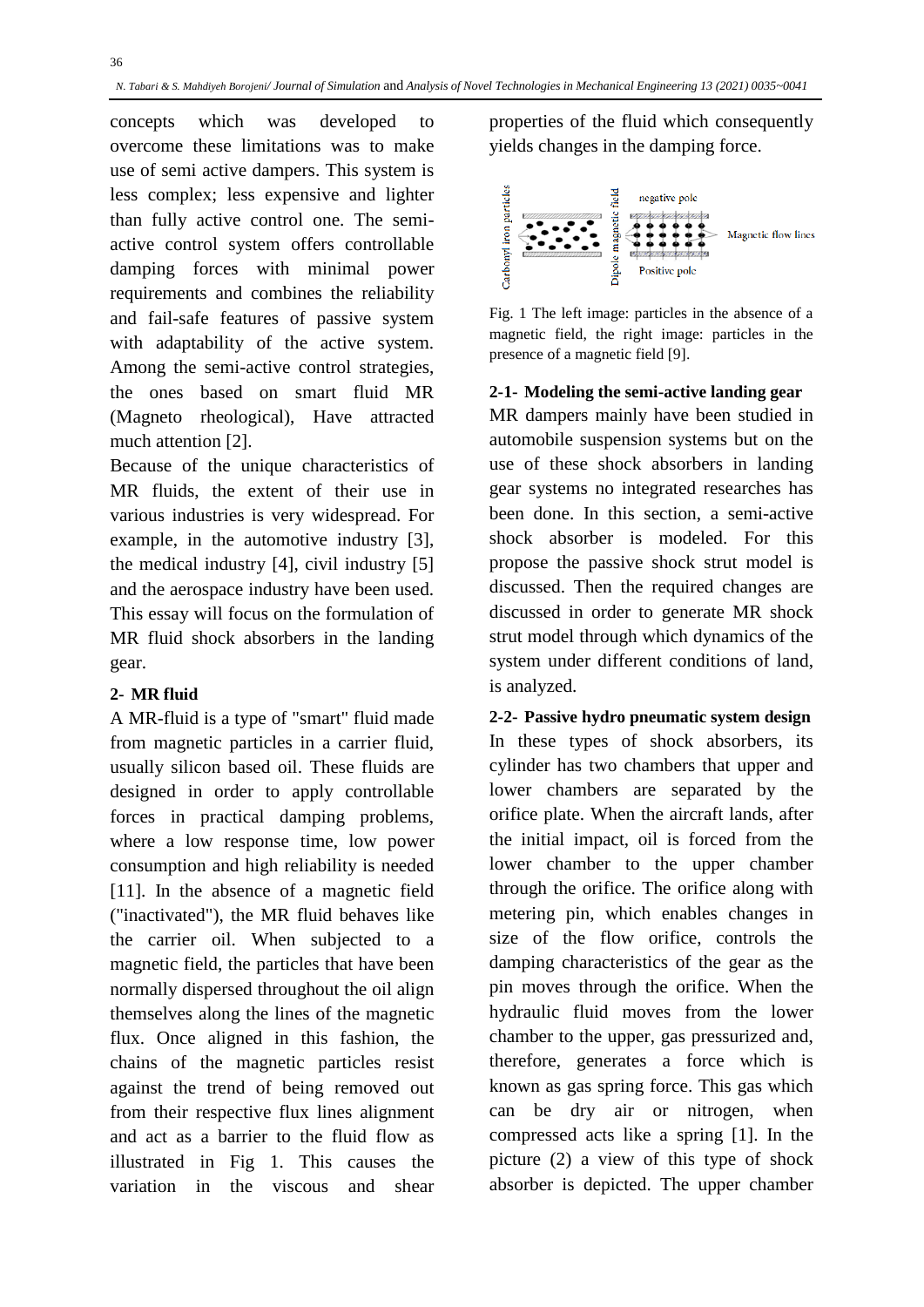contains hydraulic fluid and the compressed gas which is represented by the light grey area in the figure.

Oil passes through the orifice creates a pressure drop which is known as hydraulic damping force. After the initial impact and compression of gas, the rebound is done by the air pressure forcing the oil to flow back into its chamber through one or more recoil orifices. Thus it can be stated that the gas spring absorbs energy and represents the stiffness properties of the shock strut while the pressure drop obtained from the oil dissipates it at the same time and represents the damping properties. Therefore two independent terms should be formulated and then summed.

## **2-3- Semi-active hydropneumatic system design**

Now with regard to the reforms needed to the passive hydropneumatic shock absorbers model, MR semi-active mode could be modeled. This methodology is based upon replacing the orifice plate of the shock absorber shown in Fig. 2 with an MR valve. The MR fluid valve consists of annular orifices with a coil positioned in flow path.



Fig. 2 The left image: Disable shock absorber, the right image: Semi-active shock absorber



37

Fig. 3 (a) Schematic Valve MR, (b) velocity within circular orifice for Bingham plastic model

The MR fluid flows through the orifice and changes its apparent viscosity. Flow through the orifice causes the two regions; the region that by changing the magnetic flow, reacts to the field, is fluid active region which is characterized by  $l_{m}$ and other region that are not affected by the field, is fluid in-active region which is characterized by *l l* . *i*

When a current is applied to the orifice, some Changes in pressure drop occur in the two regions which are shown respectively by  $\Delta P_i$  and  $\Delta P_{mr}$  [1].

As in image (3-a) was observed,  $L_t$  is the total length of the valve,  $D_p$  is the diameter of the piston,  $D_m$  is Height of the orifice,  $l_{mr}$  is the active length and  $l_i$  is the in-active length. It is assumed that the amount of  $l_{mr}$  is approximately half of the total length of the valve  $l_i$ .

## **3- Formulation of the forces**

The determination of the forces generated by MR shock strut is a very important goal; because without having the proper knowledge of these forces, solving the equations of motion becomes impossible. Thus, the force of the shock absorber can be described as a combination of pressure drop across the orifice,  $F_h$  and gas spring force,  $F<sub>g</sub>$ . That's mean: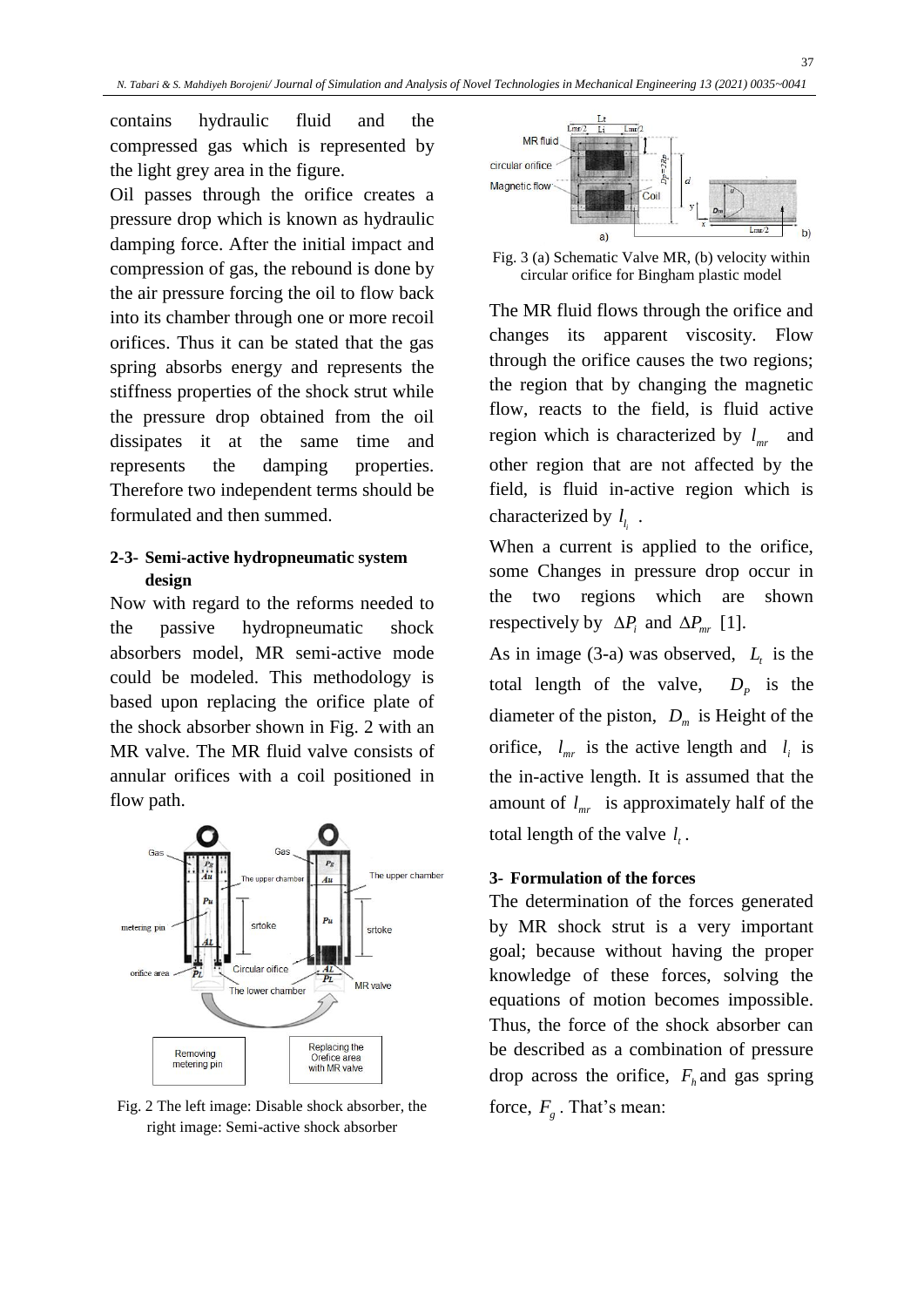$$
F_{s} = (P_{u} - P_{L})A_{L} + P_{g}(A_{u} - A_{L})
$$
  
=  $F_{h} + F_{g}$  (1)

where  $P_L$  and  $A_L$  are the pressure and the area of the lower chamber and  $P_u$  and  $A_u$ are respectively the pressure and area of the upper chamber.  $P_g$  is the pressure of the accumulator which is  $P_g = P_u$ .

## **3-1- Force due to Pressure Drop Across the Orifice**

To formulate the force due to pressure drop across the orifice, the two active and inactive regions of fluids have to be modeled. Thus the force due to pressure drop across the orifice can be a linear relationship between the force and pressure which is written as follows:

$$
F_h = (P_u - P_L)A_L = \Delta P_i A_L + \Delta P_{mr}
$$
  
=  $F_i + F_n$  (2)

Therefore, the overall pressure drop across the orifice can be expressed as a combination of the pressure drop across the inactive length of orifice,  $F_i$  and the pressure drop across the active region of the orifice,  $F_{\text{mr}}$ .

Pressure drop across the inactive region of the orifice, AP0, can be related to the volumetric flow rate using well-known Poiseuille equation for incompressible laminar flow between two stationary parallel plates as:

$$
F_i = \frac{12\mu l_i A_L^2 \dot{x}_s}{\pi d D_m^3}
$$
 (3)

In above equation, and  $\dot{x}_s$ are respectively Diameter of MR valve and the flow rate.

Pressure drop across the active region of the orifice,  $F_{mr}$ , can be related to the volumetric flow rate using Buckingham

equation for incompressible laminar flow as:

$$
4\left(\frac{l_{mr}A_{L}}{D_{m}F_{mr}}\right)^{3} \tau_{y}^{3} - 3\left(\frac{l_{mr}A_{L}}{D_{m}F_{mr}}\right)\tau_{y} +
$$

$$
\left(1 - \frac{12\mu_{p}l_{mr}A_{L}^{2}\dot{x}_{s}}{aD_{m}^{3}F_{mr}}\right) = 0
$$
(4)

Generally:

$$
F_{mr} = f\left(\dot{x}_s, \tau_y\right) \tag{5}
$$

So in the case of zero fields, the yield stress is zero too. Thus Eq. (4) is reduced to Eq. (5). In fact, semi-active shock absorbers operate like passive shock absorber; in other words, semi-active system could act like a passive system In the case of failure and have fail-safe mode of operation [1].

#### **3-2- Gas Spring Force**

As previously discussed, the force of the shock absorber consists of the gas spring force and the force due to the pressure drop across the orifice. Gas spring force is  $F_{gx}$ , which can be written as follows:

$$
F_{gx} =
$$

$$
(A_{u} - A_{L}) P_{ge} \left(\frac{V_{ge}}{V_{ge} - A_{u} S_{x}}\right)^{n}, 0 \leq S_{x} \leq S_{tot}
$$
 (6)

For normal ground handling activity, when the rate of compression is low, the process is isothermal meaning that  $n=1$  and in the case of dynamic and fast compression such as impact phase, polytropic process is applied in which  $n > 1$ . In this process, n is either  $n=1.1$  or  $n=1.35$ . The former is used when the gas and hydraulic fluid are mixed and the latter is used when they are separated and the gas is located in an accumulator [2]. Therefore formulation should be made based on the polytropic mode in the landing phase through which the normal mode included too.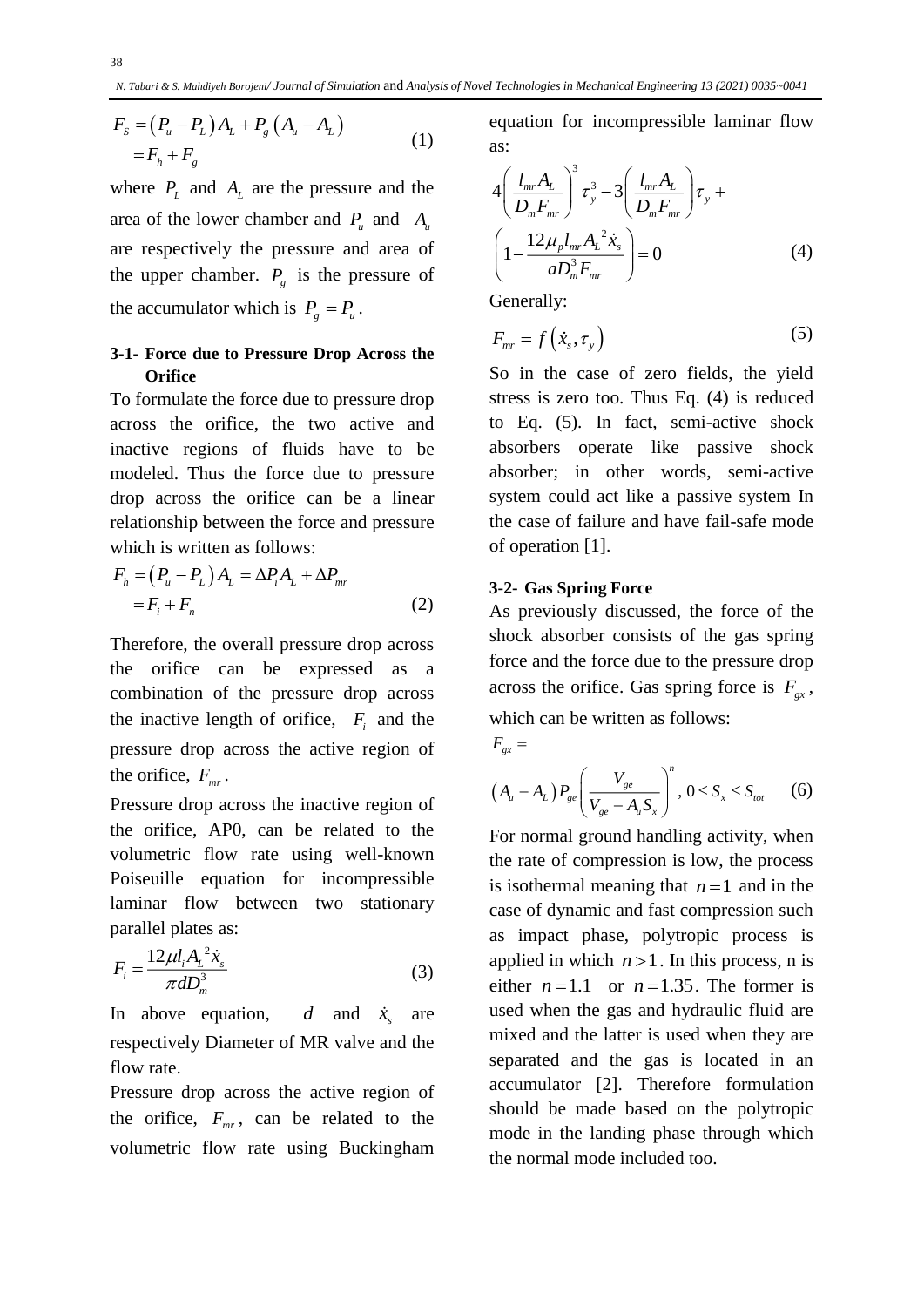#### **4- Equations of Motion**

*W*

The two-DOF model of the main landing gear system including MR shock absorber model and the free body diagram of the lower and upper masses are presented in Fig 4.

Considering free-body diagram in Fig 4 the governing equations of motion for the main landing gear model can be expressed as:

$$
\frac{W_u}{g}\ddot{x}_u + F_s - W_u + F_L = 0
$$
\n
$$
\frac{W_L}{g}\ddot{x}_L - F_s - W_L + F_t = 0
$$
\n(7)

It is noted that  $x_u$  and  $x_L$  are measured from the positions of  $W_u$  and  $W_L$  at the instant  $t = 0$  when the tire first contacts the ground.

In the above equation  $F_L$  is the lift force exerted from the air on the aircraft body and has upward direction [10].

$$
F_L = (1.2 - 0.9 \tanh(3t))(W_u + W_L), t \ge 0 \quad (8)
$$

 $F<sub>t</sub>$  is the tire force and is represented here as:

$$
F_{t} = \begin{cases} k_{t}x_{L} + c_{t}\dot{x}_{L} & x_{L} \ge 0\\ 0 & x_{L} < 0 \end{cases}
$$
(9)



Fig. 4 Two-DOF model of the landing gear system and the free body diagram of the upper and lower mass.

**Table 1:** Selected value of a sample shock absorber

|           | Parameter | Symbol/                          | values    |
|-----------|-----------|----------------------------------|-----------|
|           |           | unit                             |           |
|           | upper     | $A_{u}$ : $m^{2}$                | 0.0182    |
|           | chamber   |                                  |           |
| <b>MR</b> | Lower     | $A_L$ : $m^2$                    | 0.0165    |
| shock     | chamber   |                                  |           |
| absorber  | fully     | $P_{ge}:Pa$                      |           |
|           | extended  |                                  | 662324.17 |
|           | gas       |                                  |           |
|           | pressure  |                                  |           |
|           | Aircraft  | $M_L$ : $kg$                     | 16.45     |
|           | weight    |                                  |           |
| Aircraft  | tire      | $M_{u}$ :kg                      | 1139.1    |
| and tire  | weight    |                                  |           |
|           | Landing   | $V: \frac{m}{\sec}$              | 3.2       |
|           | speed     |                                  |           |
|           | valves    | $l_{\scriptscriptstyle tot}$ : m | 0.048     |
|           | length    |                                  |           |
|           | Active    | $l_i = l_{mr}$ : m               | 0.024     |
|           | and       |                                  |           |
| <b>MR</b> | passive   |                                  |           |
| valve     | length    |                                  |           |
|           | Orifice   | $D_m$ : m                        | 0.0078    |
|           | Diameter  |                                  |           |
|           | Valve     | d m                              | 0.05      |
|           | Diameter  |                                  |           |
| <b>MR</b> | Shear     | $\tau_{v}$ : Pa                  | 50000     |
| Fluid     | stress    |                                  |           |
|           | Fluid     | $\mu_{n}$ : Pa.s                 | 0.1       |
|           | viscosity |                                  |           |



Fig. 5 Airplane vibration curve with landing speed of  $v= 3/2.a$ ) The results of the fall test in the landing phase [11]; (b) results of landing phase; c) results after the landing phase.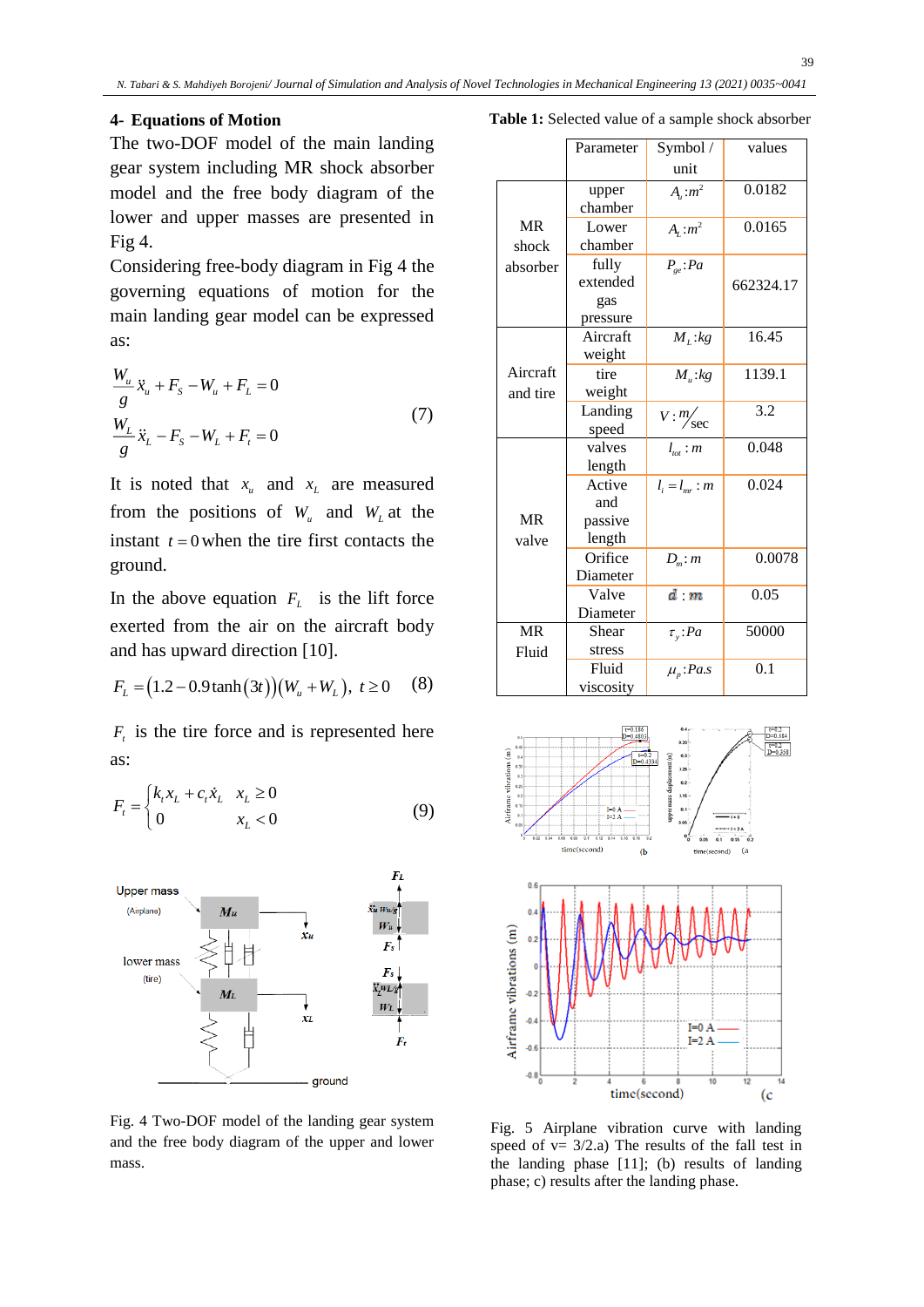

Fig. 6 The vibration velocity curve of the aircraft after the landing phase with a landing speed of  $v=$ 3/2

**Table 2:** Comparison of vibrations and speed of the inactive and semi-active systems

| velocity      | inactive | semi-   | The      |
|---------------|----------|---------|----------|
| Displacement  | systems  | active  | improved |
|               |          | systems |          |
| Maximum       |          |         |          |
| vibration of  | 0.4803   | 0.4334  | %9       |
| numerical     |          |         |          |
| results       |          |         |          |
| Maximum       |          |         |          |
| vibration of  | 0.384    | 0.354   | %7       |
| the fall test |          |         |          |
| Maximum       |          |         |          |
| speed of      | 2.909    | 1.246   | %57      |
| numerical     |          |         |          |
| results       |          |         |          |

### **5- Conclusion**

In this paper, an MR shock absorber model was created based upon changing the passive shock absorber. According to the values selected in the table (1) and expressed Relations confirmed that MR shock absorber model is much better than passive shock absorber because MR shock absorber increases the damping force and consequently reduces the vibration due to landing impact which is shown in Figs. 5 and 6. Table 2 has been shown that semiactive shock absorber is optimized more than passive mode.

## **References**

[1] Currey, N. S. (1988). *Aircraft landing gear design: principles and practices*. Aiaa.

[2] Batterbee, D. C., Sims, N. D., Stanway, R., & Wolejsza, Z. (2007). Magnetorheological landing gear: 1. A design methodology. *Smart materials and Structures*, *16*(6), 2429.

[3] Lindler, J. E., Dimock, G. A., & Wereley, N. M. (2000, June). Design of a magnetorheological automotive shock absorber. In *Smart Structures and Materials 2000: Smart Structures and Integrated Systems* (Vol. 3985, pp. 426- 437). International Society for Optics and Photonics.

[4] Carlson, J. D. (2001). Smart Prosthetics Based on MR Fluids. In *Proc. 8 th Ann. symposium On Smart Structure And Mat. SPIE*.

[5] Yang, G., Spencer Jr, B. F., Carlson, J. D., & Sain, M. K. (2002). Large-scale MR fluid dampers: modeling and dynamic performance considerations. *Engineering structures*, *24*(3), 309-323.

[6] Ahmadian, M., & Norris, J. A. (2008). Experimental analysis of magnetorheological dampers when subjected to impact and shock loading. *Communications in Nonlinear Science and Numerical Simulation*, *13*(9), 1978-1985.

[7] Mikułowski, G. (2008). Adaptive impact absorbers based on magnetorheological fluids. *IPPT PAN*.

[8] Wereley, N. M., Cho, J. U., Choi, Y. T., & Choi, S. B. (2007). Magnetorheological dampers in shear